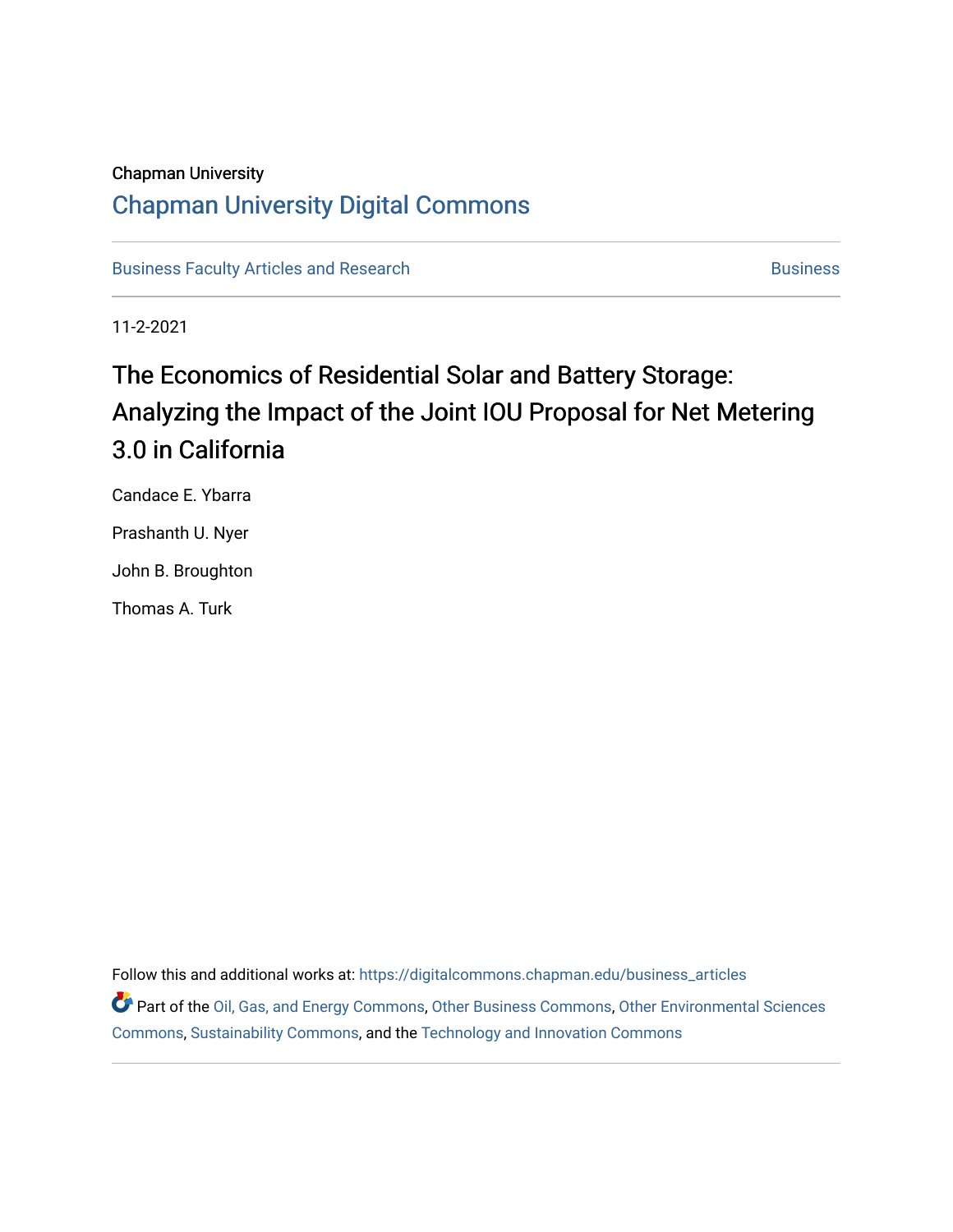# The Economics of Residential Solar and Battery Storage: Analyzing the Impact of the Joint IOU Proposal for Net Metering 3.0 in California

# **Comments**

This article was originally published in Low Carbon Economy, volume 12, issue 4, in 2021.

<https://doi.org/10.4236/lce.2021.124007>

# Creative Commons License



This work is licensed under a [Creative Commons Attribution 4.0 License](https://creativecommons.org/licenses/by/4.0/).

Copyright The authors and Scientific Research Publishing Inc.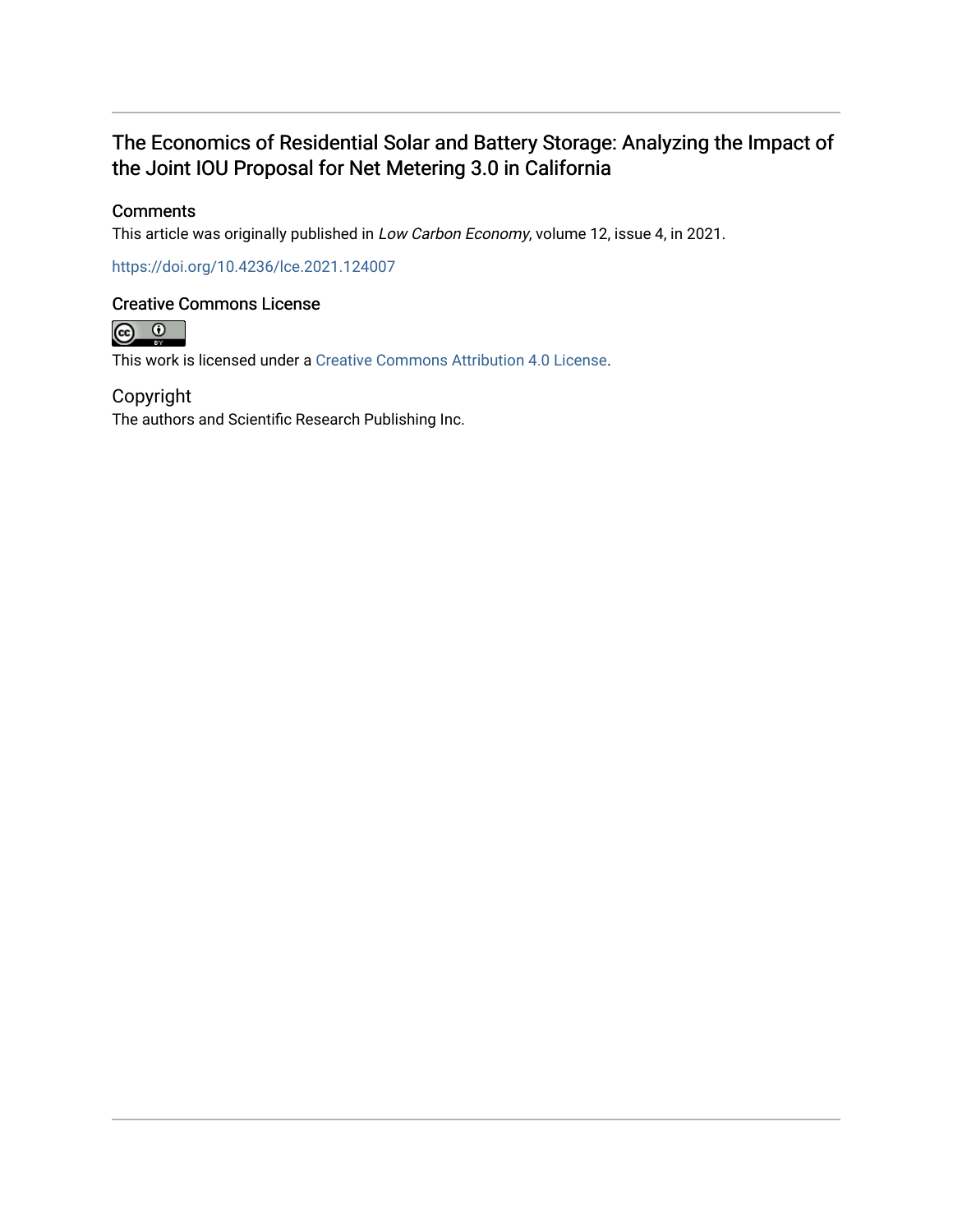

# **The Economics of Residential Solar and Battery Storage: Analyzing the Impact of the Joint IOU Proposal for Net Metering 3.0 in California**

**Candace E. Ybarra, Prashanth U. Nyer\*, John B. Broughton, Thomas A. Turk**

Argyros School of Business & Economics, Chapman University, Orange, CA, USA Email: cybarra@chapman.edu, \*nyer@chapman.edu, broughto@chapman.edu, turk@chapman.edu

How to cite this paper: Ybarra, C. E., Nyer, P. U., Broughton, J. B., & Turk, T. A. (2021) The Economics of Residential Solar and Battery Storage: Analyzing the Impact of the Joint IOU Proposal for Net Metering 3.0 in California. Low Carbon Economy, 12, 137-150.

<https://doi.org/10.4236/lce.2021.124007>

Received: September 22, 2021 Accepted: October 30, 2021 Published: November 2, 2021

Copyright © 2021 by author(s) and Scientific Research Publishing Inc. This work is licensed under the Creative Commons Attribution International License (CC BY 4.0). <http://creativecommons.org/licenses/by/4.0/>  $\odot$ Open Access

**Abstract**

The California Public Utilities Commission (CPUC) is currently deciding on the structure of the next net metering program, which will determine how customers who install solar panels (and battery storage) under this new program will be compensated for excess energy that they export to the grid, and the additional fees that these solar customers will have to pay. The major investor-owned utility (IOU) companies in the state and some legislators have argued that the current net metering programs are far too generous to the customers and that they create an inequity by favoring the wealthy and causing a cost shift to the poorer non-solar customers. The IOUs have jointly proposed a set of regulations to the CPUC. In this paper, we examine the financial implications to residential customers who go solar under the new net metering program if the joint IOU proposal were to be adopted. We examine the case of a hypothetical southern California home that consumes the average amount of electricity (for that region) and estimate its electricity bills for various load profiles, assuming no solar or battery storage, with solar alone, and with solar and battery storage. For the two latter scenarios, we determine the ideal system configuration that will maximize the customer's financial returns. In all cases, we determine that the joint IOU proposal for net metering will make residential solar panel and battery storage installations financially unattractive even in the best-case scenarios. In short, if the CPUC adopts the joint IOU proposal then residential solar installations in the state would likely come to an abrupt stop. We also analyze the economics of going offgrid (where a customer completely cuts himself off from the electrical grid) and find that it does not make sense for customers to go off-grid without being willing to cut consumption or make other compromises.

# **Keywords**

Solar Panels, Battery, Net Metering, NEM, Off Grid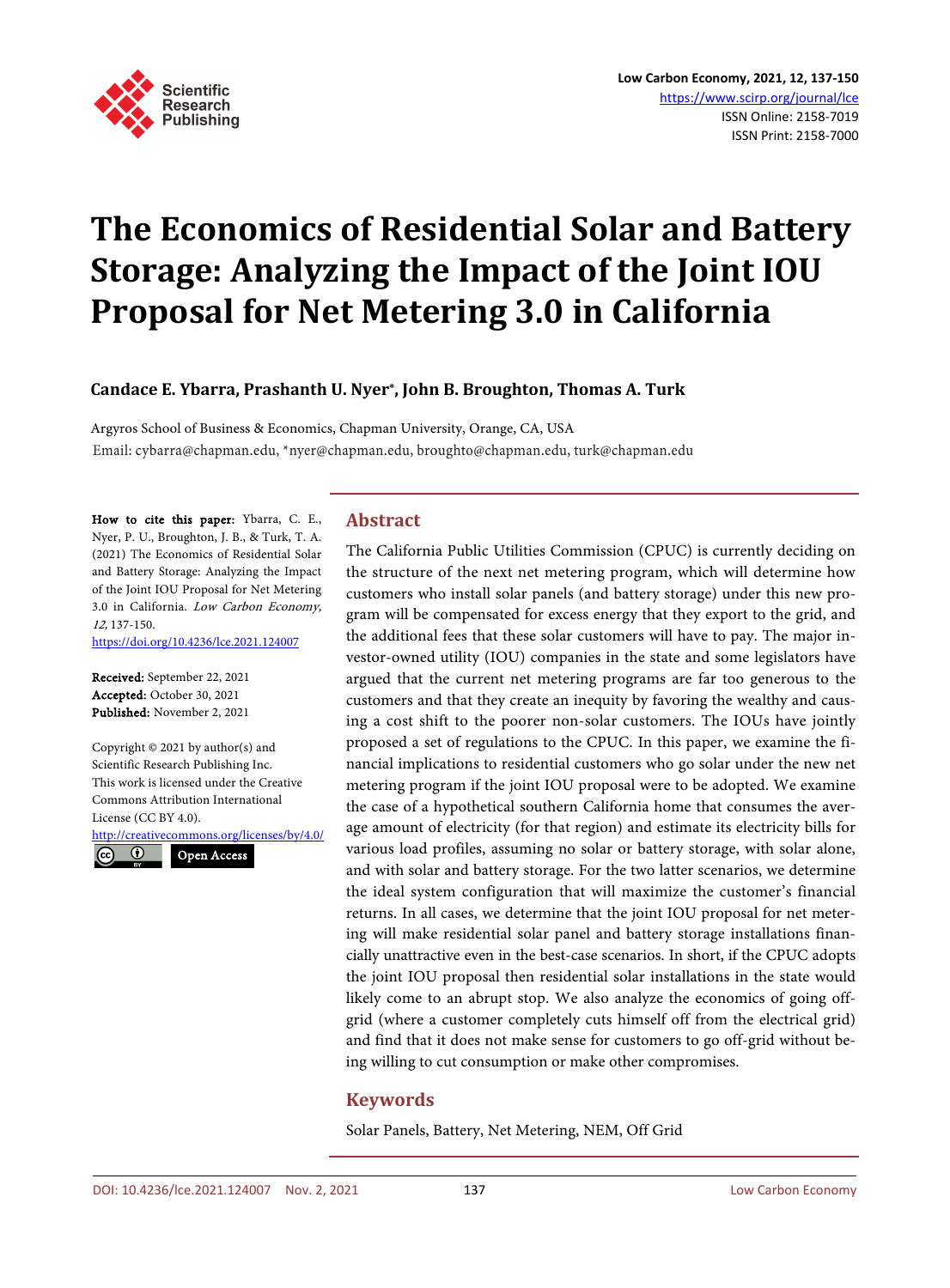#### **1. Introduction**

This paper examines the financial implications to residential homeowners who may install solar panels or solar panels combined with battery storage in the near future, under the regulations proposed by the three major electric utility companies in California. The [California Public Utilities Commission \(CPUC\)](#page-15-0) (2021), a state government agency tasked with regulating privately owned electric, natural gas and other utility companies, is currently considering potential changes to the state's net energy metering (also known as net metering) policies. Net metering refers to the policies and rules that determine how customers who generate their own electrical energy (most commonly using solar panel arrays) are credited for any excess energy exported to the electrical grid, and how they are charged for energy imported from the grid. The original net metering program (NEM 1.0) approved in 2013, did not force customers into time-of-use rate plans, and solar customers under NEM 1.0 were grandfathered under the then prevailing rules for 20 years. A customer who installed a solar panel array under NEM 1.0 could stay on a tiered rate plan where they paid the same rate for electricity regardless of the time of day. Any excess solar generated electricity that the customer exported to the grid was compensated for at the retail rate. In other words, one kilowatt hour (kWh<sup>1</sup>) of electricity exported to the grid was compensated for at the same rate as one kWh of electricity purchased from the grid at some other time. Thus, under NEM 1.0 solar customers (i.e., customers with solar panel arrays) could treat the electrical grid as an infinitely large, and 100% efficient, free battery storage facility. Despite solar panels being more expensive in the early years, customers found it financially attractive to go solar under NEM 1.0 [\(Nyer, Brough](#page-15-1)ton, [& Ybarra,](#page-15-1) 2019). The NEM 1.0 program came to an end in 2016-2017, with the exact date varying by the investor-owned utility company  $(IOU<sup>2</sup>)$  and was replaced by the current net metering program (NEM 2.0).

Solar customers under NEM 2.0 are still able to sell excess energy produced by their solar panel arrays to their IOU but are forced into time-of-use (TOU) rate plans where the rates are typically much lower during peak sunlight hours, and significantly higher during the peak demand hours in the evening. For example, SCE currently charges customers on their TOU 4 - 9 rate plan \$0.27 per kWh between 8:00 AM and 4:00 PM, and \$0.47 per kWh between 4:00 PM and 9:00 PM. Thus, under NEM 2.0, a kWh of electricity exported to the grid at 1:00 PM would earn a credit of \$0.27, while the customer would pay SCE \$0.47 for a kWh purchased at 7:00 PM. Additionally, NEM 2.0 imposed certain additional non-bypassable charges (NBC) of approximately \$0.02 per kWh, that NEM 1.0 customers are not subject to. NEM 2.0 customers also had to pay a one-time interconnect fee ranging between \$75 to \$150 (depending on the IOU). Customers who go solar under NEM 2.0 will be grandfathered into that program for 20 years. While NEM 2.0 is not as financially attractive to customers as NEM 1.0 was, it

<sup>1</sup>A kWh is the amount of energy consumed by a 1000-watt appliance in one hour.

<sup>2</sup> California has three major IOUs: Pacific Gas & Electric (PG&E), Southern California Edison (SCE) and San Diego Gas & Electric (SDGE).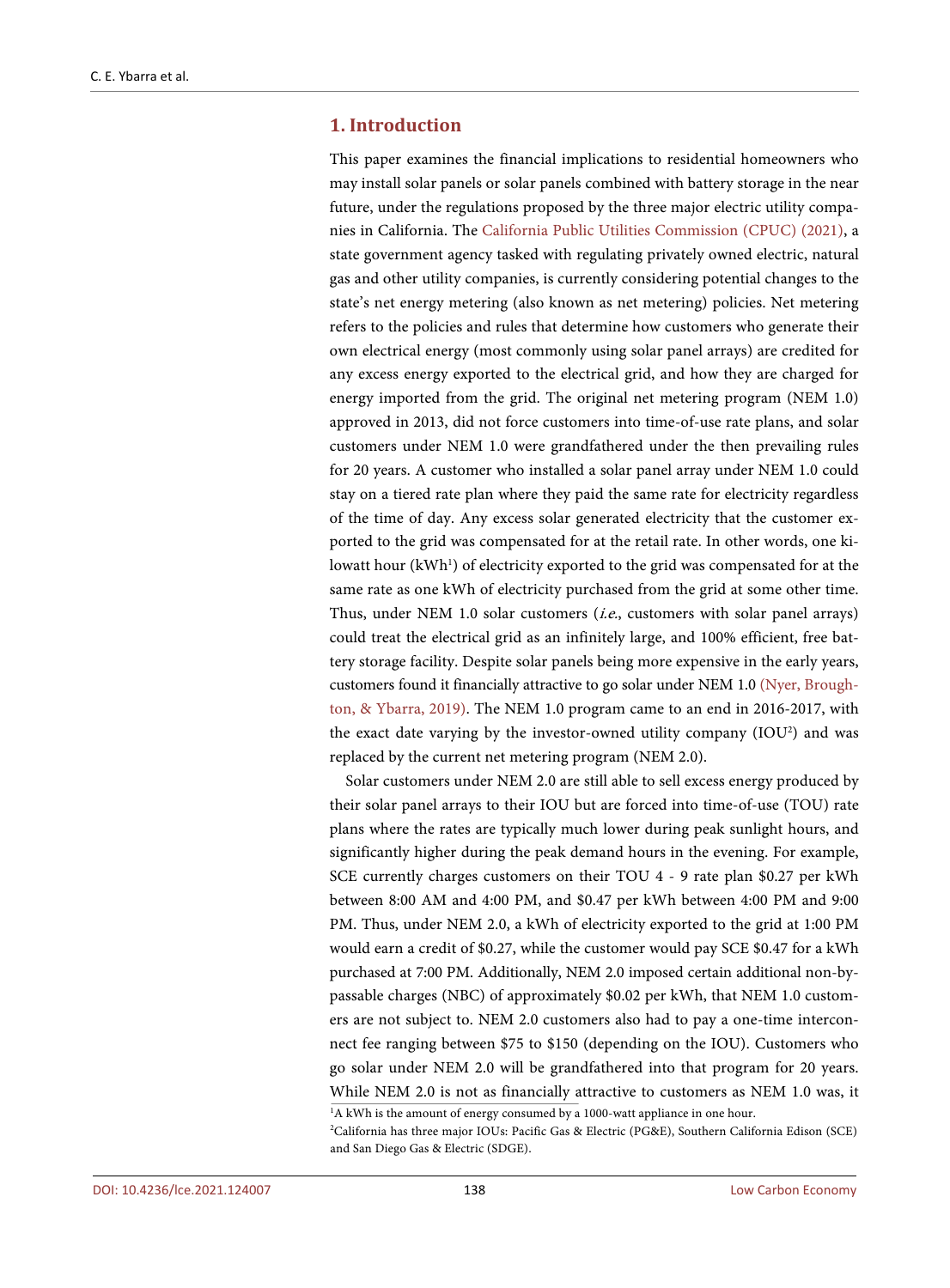still provides a good return on investment to customers [\(Nyer, Ybarra,](#page-15-1) & Brough[ton, 2019\)](#page-15-1). Both NEM 1.0 and NEM 2.0 have been very popular with customers in California, with 2342 megawatts of new solar generating capacity being added in 2013-2016 by 428,504 residential customers, and an additional 3149 megawatts of capacity added by 521,378 residential customers in 2017-2020 (see [Ybarra,](#page-15-2)  [Broughton & Nyer, 2021](#page-15-2) for an analysis of the trends in residential solar installations in the state). However, NEM 2.0 is soon coming to an end and will be replaced by NEM 3.0. The details of NEM 3.0, which is expected to go into effect in 2022, are being determined by the CPUC.

# **2. Criticisms of NEM 1.0 and 2.0**

The IOUs and some legislators who wish to scale back California's net metering program have argued that net metering programs are far too generous to solar customers. They contend that residential solar installations are mostly done by wealthier people who then pay little if anything for electricity, and this in turn causes less well-off, non-solar customers to shoulder most of the cost of maintaining and operating the electrical grid and generation infrastructure resulting in non-solar customers paying higher electricity rates. This is a valid argument, and [Ybarra, Broughton,](#page-15-2) & Nyer (2021) found evidence to support the claim that residential solar panel installations were being done mostly by wealthier customers. Opponents of net metering include Ms. Lorena Gonzales, Assemblyperson from San Diego, who is also the chair of the influential appropriations committee. She introduced assembly bill AB 1139, with the support of the Coalition of Utility Employees (a group closely aligned with the IOUs) which called for all past grandfathering for customers who had previously gone solar under NEM 1.0 and NEM 2.0 to be limited to just 5 years, rather than the 20 years that they were promised. AB 1139 was defeated in June 2021, but similar legislation is likely to come up for a vote in future years.

#### **3. Joint IOU Proposal**

In March 2021, the three IOUs in the state submitted a document to the CPUC (CPUC, 2021) with suggestions on how NEM 3.0 should be structured. In brief, these proposals include:

1) Assigning all future solar customers (those going solar under NEM 3.0 and afterwards) to solar specific rate plans (for SCE customers this will be their existing TOU D Prime rate), and forcing new solar customers into NEM 3.0 even before NEM 3.0 has been fully finalized,

2) Setting the export compensation rate (what solar customers are credited for sending excess energy to the grid) to the IOU's avoided cost, rather than to the retail rate, and limiting the amount of energy that qualifies for export compensation (we explain this below),

3) Imposing substantial additional monthly charges on solar customers. The export compensation rate and the additional monthly charges being pro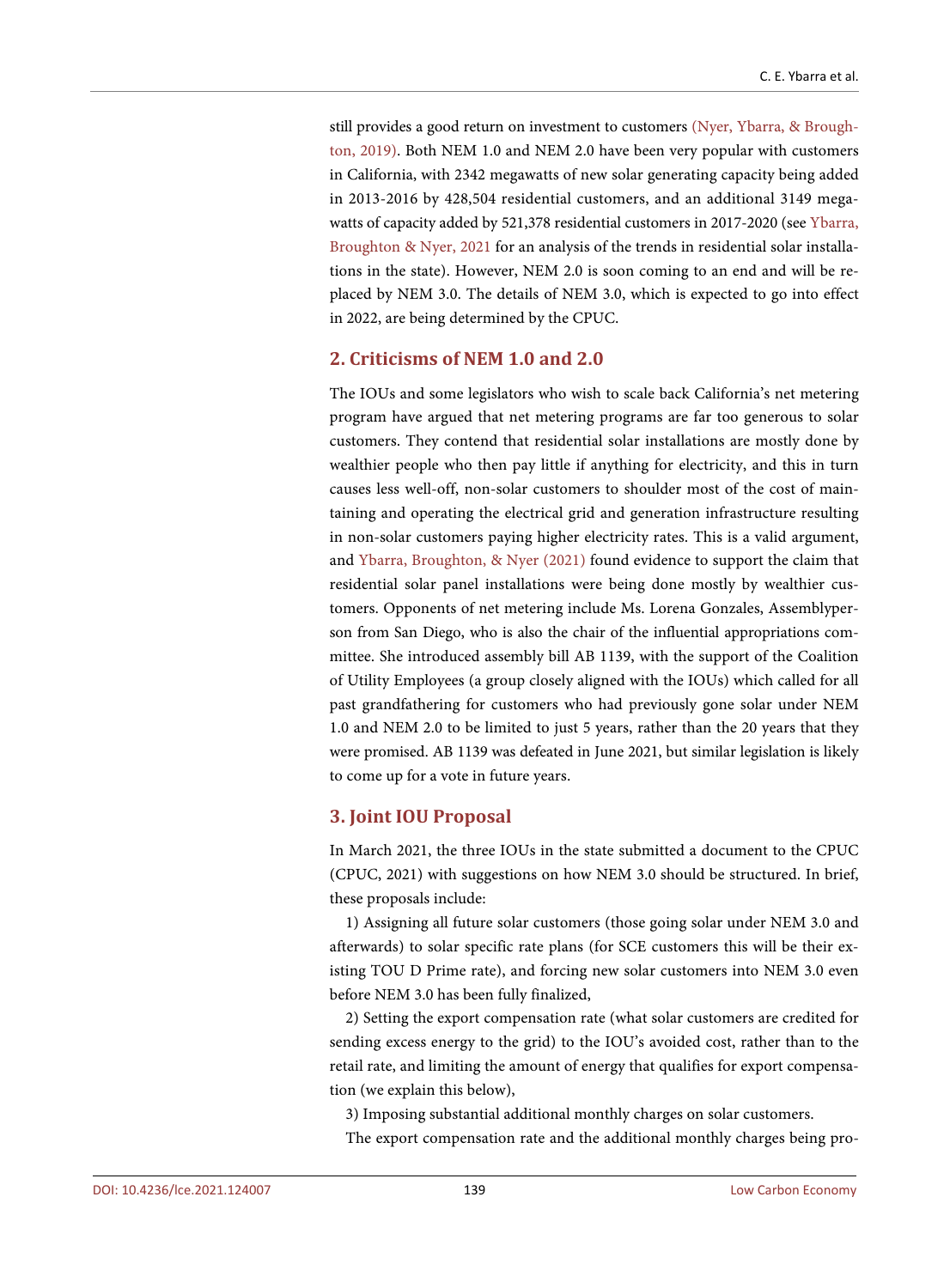posed vary by the IOU. For SCE, the export compensation rate during the peak sunlight hours (when most of the solar energy is generated) would be only \$0.07 per kWh. Compare this with the retail rate of \$0.27 per kWh that customers on NEM 2.0 receive for energy that they export to the grid at the same time. However, it is unlikely that solar customers will be paid even \$0.07 per kWh for the excess energy they generate. The joint IOU proposal states "Customers will pay the retail rate for all delivered energy. For each billing cycle (usually monthly), a customer's exported energy will be priced at the applicable export compensation rate depending on the TOU period, up to the amount that is delivered to the customer in that same TOU period. Any remaining exported energy…will be paid at the monthly net surplus compensation rate". What this means is that if in a billing cycle (a month) an SCE customer sends 300 kWh of energy to the grid during the 8:00 AM to 4:00 PM time slot, and imported 50 kWh of energy from the grid during the same time slot, the customer would pay \$0.27 for each of the 50 kWh that were purchased, get the export compensation rate of \$0.07 for 50 kWh of exports, and be credited with merely \$0.03 per kWh for the remaining 250 kWh of exports. This would make it financially unattractive for customers to export excess energy to the grid, and may encourage them to use battery storage to save the excess energy for use when the panels are not producing. IOUs have a vested interest in encouraging customers to install solar-coupled battery storage since that reduces the peak demand experienced by the grid. However, if a large number of customers adopt solar-coupled battery storage, that will result in lower revenues for the IOUs.

This has prompted the IOUs to propose two additional charges for customers going solar under NEM 3.0. The first of these is a flat monthly fee named 'Customer Charge', which for SCE customers would be \$12.02, but much higher for customers of PG&E (\$20.66) and SDGE (\$24.10). The second charge, named Grid Benefits Charge would be based on the size of each customer's solar panel array in kilowatts, and would be \$7.39 per kW for SCE customers, \$10.93 per kW for PG&E customers, and \$11.09 per kW for SDGE customers. Thus, a PG&E customer with a modest 5.78 kW solar panel array (the average state-wide residential solar panel array size for installations in 2013-2020; data from [Ybarra,](#page-15-2)  Broughton, [& Nyer, 2021\)](#page-15-2) would incur a Grid Benefits Charge of \$63.18 per month.

If implemented, these proposals are likely to make residential solar panel installations very unattractive to customers. IOUs have long argued that utility-scale solar panel farms (controlled by the IOUs) are more cost effective than solar panel arrays installed by the customers. While this is undoubtedly true, what this argument fails to recognize are the many benefits of distributed generation (decentralized generation, which includes residential solar panel installations). With distributed generation, energy consumption takes place at the same location where energy generation takes place, thus reducing the impact on the grid, and the necessity to incur large grid improvement expenses. Distributed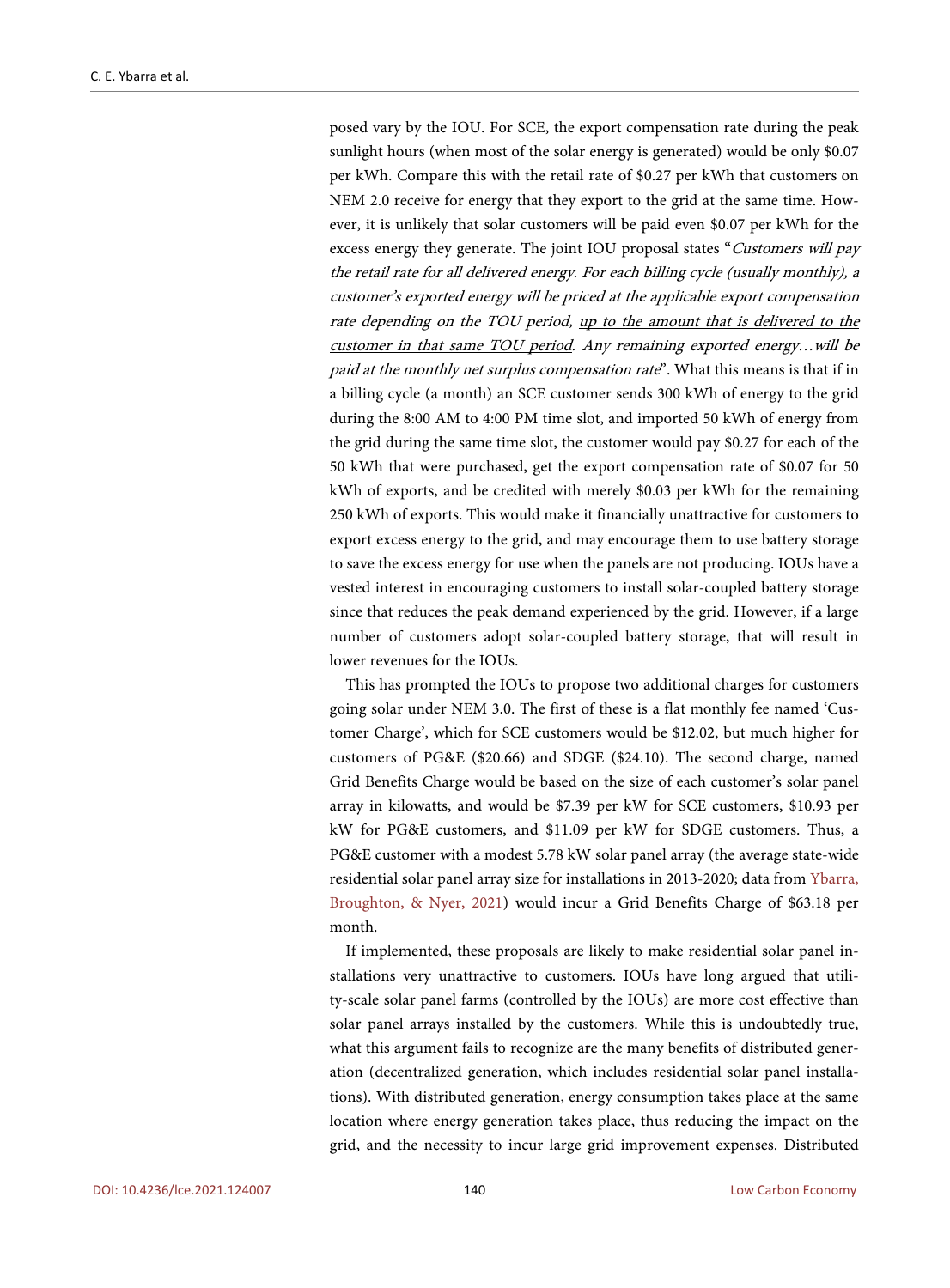generation usually takes advantage of existing rooftop space, thus eliminating the need for large solar farms and the accompanying environmental compromises that must be made. Distributed generation helps create many small businesses and thousands of jobs state-wide.

# **4. Economics of Residential Solar with/without Battery Storage under the Joint IOU Proposal**

In this section we will determine the economic viability of residential solar panels with and without battery storage for a median sized home under the IOU proposed regulations.

#### **4.1. Data**

Following [Broughton, Nyer,](#page-15-3) & Ybarra (2021), we examine a hypothetical SCE residential customer in ZIP code area 92,867 who consumes 7411 kWh of electrical energy each year (this corresponds to the average yearly electricity use per household for this ZIP code in 2018-2019 [\(SCE, 2021a\)](#page-15-4). Using data from SCE on the timing and quantity of average residential customer electricity usage, we estimated the hourly electricity consumption for this hypothetical customer for each month of the year.

Since this hypothetical customer consumes 7411 kWh annually, we designed an unobstructed 4.541 kW DC solar panel system (with a commonly used roof angle of 20˚) that would generate 7411 kWh of energy annually when installed facing south. The solar production data for this hypothetical customer was estimated using National Renewable Energy Laboratory's (NREL; a national laboratory of the U.S. Department of Energy) PVWatts web application

[\(https://pvwatts.nrel.gov/\)](https://pvwatts.nrel.gov/). The PVWatts site estimates the hourly electricity production of a solar panel installation (for each day of the year) based on the system's location, the directional orientation of the array, tilt angle and array size. In addition, PVWatts uses the solar irradiance and meteorological data for the system's location to arrive at their estimates. The data from PVWatts were corrected for daylight savings time.

With the customer's hourly electricity consumption and electricity generation data in place, it was then possible for us to determine this customer's hourly net export or import of energy. This combined with the tariff data [\(SCE, 2021b\)](#page-15-5) made it possible for us to calculate the customer's annual electricity expenses under various scenarios.

#### **4.2. Load Profiles**

Not all customers have the same electricity usage pattern. People working and studying at home will have a different usage profile compared to people who are not home during the daytime on weekdays. To make our analyses more generalizable, we used the four hypothetical load profiles from [Broughton, Nyer,](#page-15-3) & [Ybarra \(2021\).](#page-15-3) The annual electricity consumption for all four load profiles was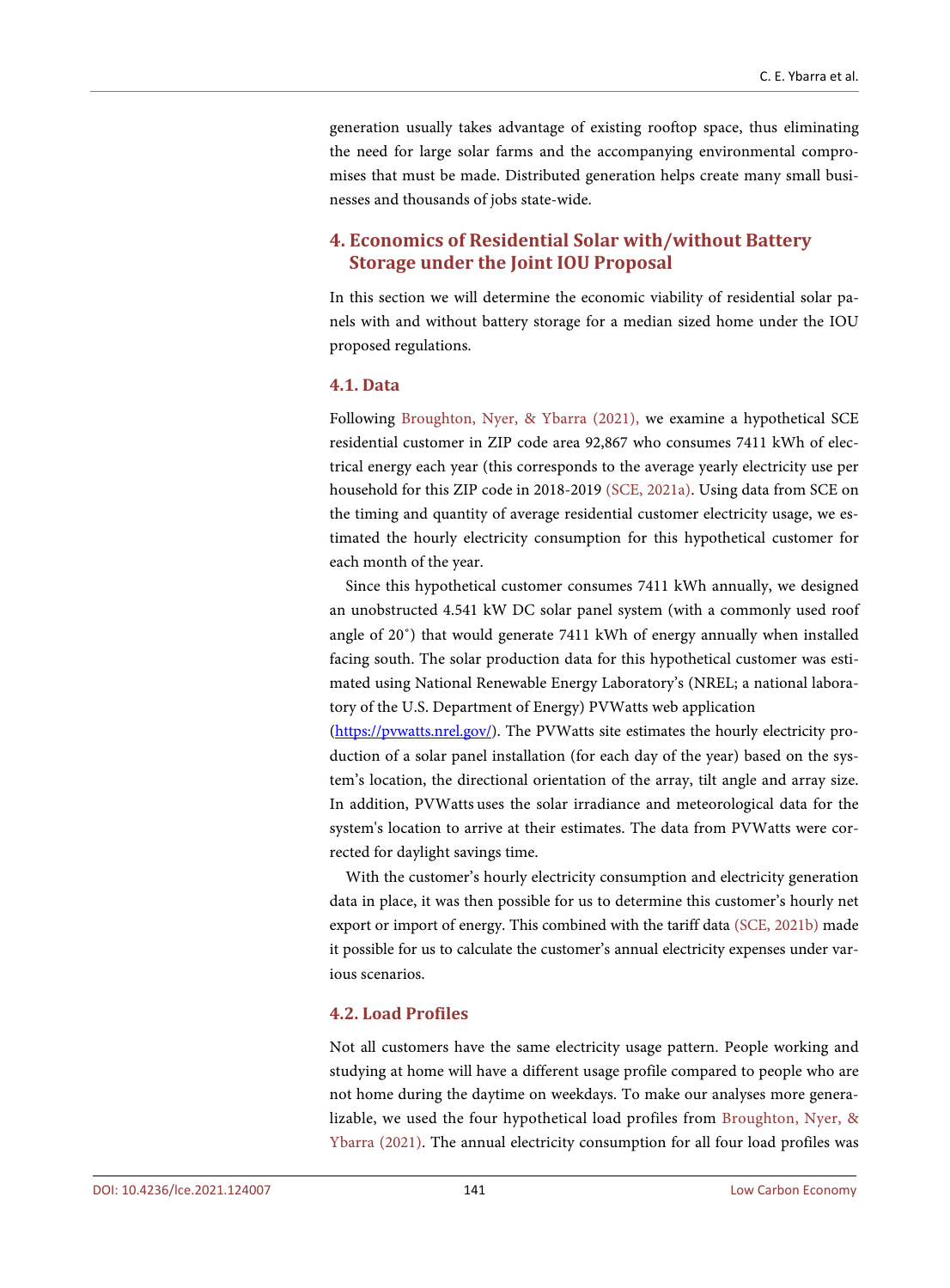set to 7411 kWh (see [Figure 1](#page-7-0) for some of these load profiles). The four load profiles are described below (the description below and [Figure 1](#page-7-0) have been reproduced from [Broughton, Nyer & Ybarra, 2021](#page-15-3) with permission.)

1) Adults working from home. These households typically have someone home throughout the day. As such, during the summer months air-conditioners get turned on earlier in the afternoon. Once the house is cooled, the electrical load will be relatively lower during the later evening hours.

2) Adults working outside the home with no children. These homes will typically be unoccupied during the work-day and will see a sharp increase in electricity use in the early evening hours in summer when the residents return from work.

3) Adults working from home but away from 5 PM to 8 PM. These could be individuals who work from home and attend school or run errands in the evening. These households typically have a usage pattern similar to load profile A with the difference that the energy consumption is low between 5 PM and 8 PM.

4) Adults working outside the home with school aged children. School aged children tend to be home for part of the summer, and when in school they tend to return home earlier than their parents. Thus, during the summer months these homes tend to see their air-conditioners turned on earlier than the homes without children (load profile B above).

Some of the simulated load profiles (for the summer months) are shown in [Figure 1](#page-7-0) (the load profile D, for working adults with school-aged children, has not been included to improve the legibility of the illustration. Load profile D is similar to profile B, but with a bump in electricity use when schoolchildren return home from school.) While our simulations divided the year into three

<span id="page-7-0"></span>

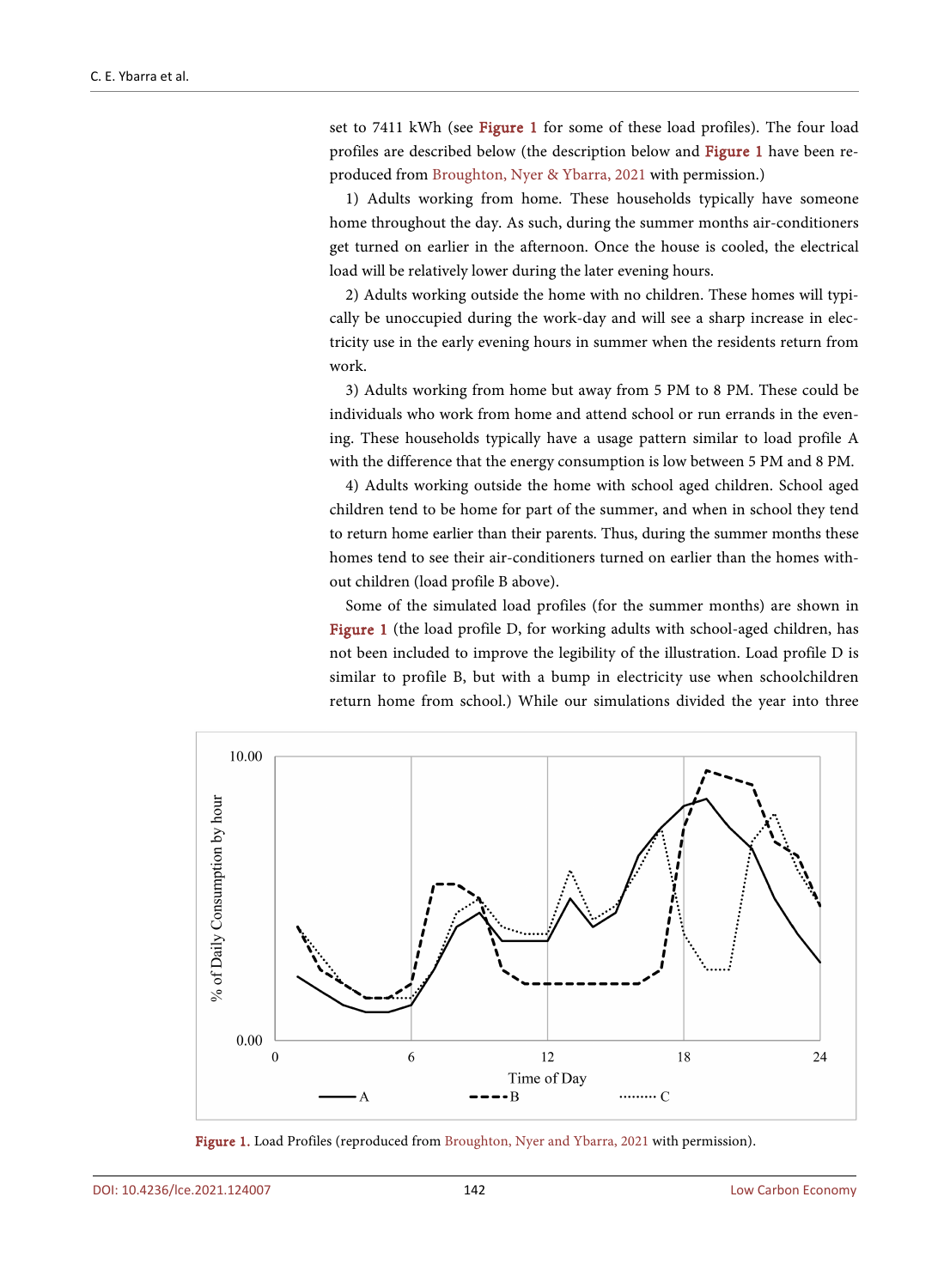seasons (Summer, Winter and Spring/Fall), [Figure 1](#page-7-0) includes only the Summer load profiles to declutter the illustration.

#### **5 Findings**

#### **5.1. Financial Impact of Solar Panels at 100% Usage Offset under the Joint IOU Proposal**

[Table 1](#page-8-0) summarizes the annual electricity bills for the hypothetical home, with and without solar panels, under the TOU D Prime rate plan for the four load profiles (current tariffs from 2021 were used). To reduce the number of scenarios that we examine, we assume that the solar panels are installed facing south and that the array is sized to exactly match the annual electricity consumption of the household of 7411 kWh (in other words, the usage offset is 100%). The annual avoided electricity cost was computed for each load profile, and from that the payback period, net present value (NPV) and internal rate of return (IRR) were calculated. NPV is the discounted present value of the stream of avoided costs minus the installed cost of the solar system. Positive values of NPV indicate that the solar system creates value for the homeowner and is a good investment. The discount rate used to calculate NPV is the cost of financing the solar installation. We conducted an informal survey of solar installers and financial institutions to gauge the approximate financing cost for residential solar systems. The lowest rates by loan term were 4.49% (8 year), 5.49% (12 year), and 6.49% (20 year). These rates required a FICO score of 720 or higher. In [Table 1](#page-8-0) we compute the NPV using both 4.49% and 6.49%. IRR is the discount rate that would result in an NPV of exactly zero and provides a threshold financing rate. If it is possible to finance the solar system at a rate below the IRR, the NPV is positive.

In our analysis, we assumed that the solar panels would last 25 years (25 years is the typical warrantied life of solar panels.) We did not adjust for the slight degradation in the energy generation of solar panels as they age (typically a 10% reduction by the 25<sup>th</sup> year) since this is offset by the increasing cost of electricity.

|                                             | <b>Load Profiles</b> |               |               |               |
|---------------------------------------------|----------------------|---------------|---------------|---------------|
|                                             | A                    | B             | C             | D             |
| Annual electricity charge without solar     | \$2251.10            | \$2239.72     | \$2021.94     | \$2236.20     |
| Annual electricity charge with solar        | \$1679.90            | \$1895.39     | \$1449.32     | \$1781.15     |
| Annual avoided electricity charge           | \$571.20             | \$344.33      | \$572.62      | \$455.05      |
| Cost of solar installation after tax credit | \$9374.89            |               |               |               |
| Payback Period (years)                      | 16.41                | 27.23         | 16.37         | 20.60         |
| Net present Value at discount rate of 4.49% | $-$ \$896.29         | $-$ \$4263.83 | $-$ \$875.21  | $-$ \$2620.36 |
| Net present Value at discount rate of 6.49% | $-$ \$2401.01        | $-$ \$5170.91 | $-$ \$2383.67 | $-$ \$3819.11 |
| Internal rate of return                     | 3.54%                | $-0.65%$      | 3.56%         | 1.55%         |

<span id="page-8-0"></span>

|          | <b>Table 1.</b> Financial Impact of Solar Panels under proposed NEM 3.0 rules (100% Usage |  |  |
|----------|-------------------------------------------------------------------------------------------|--|--|
| Offset). |                                                                                           |  |  |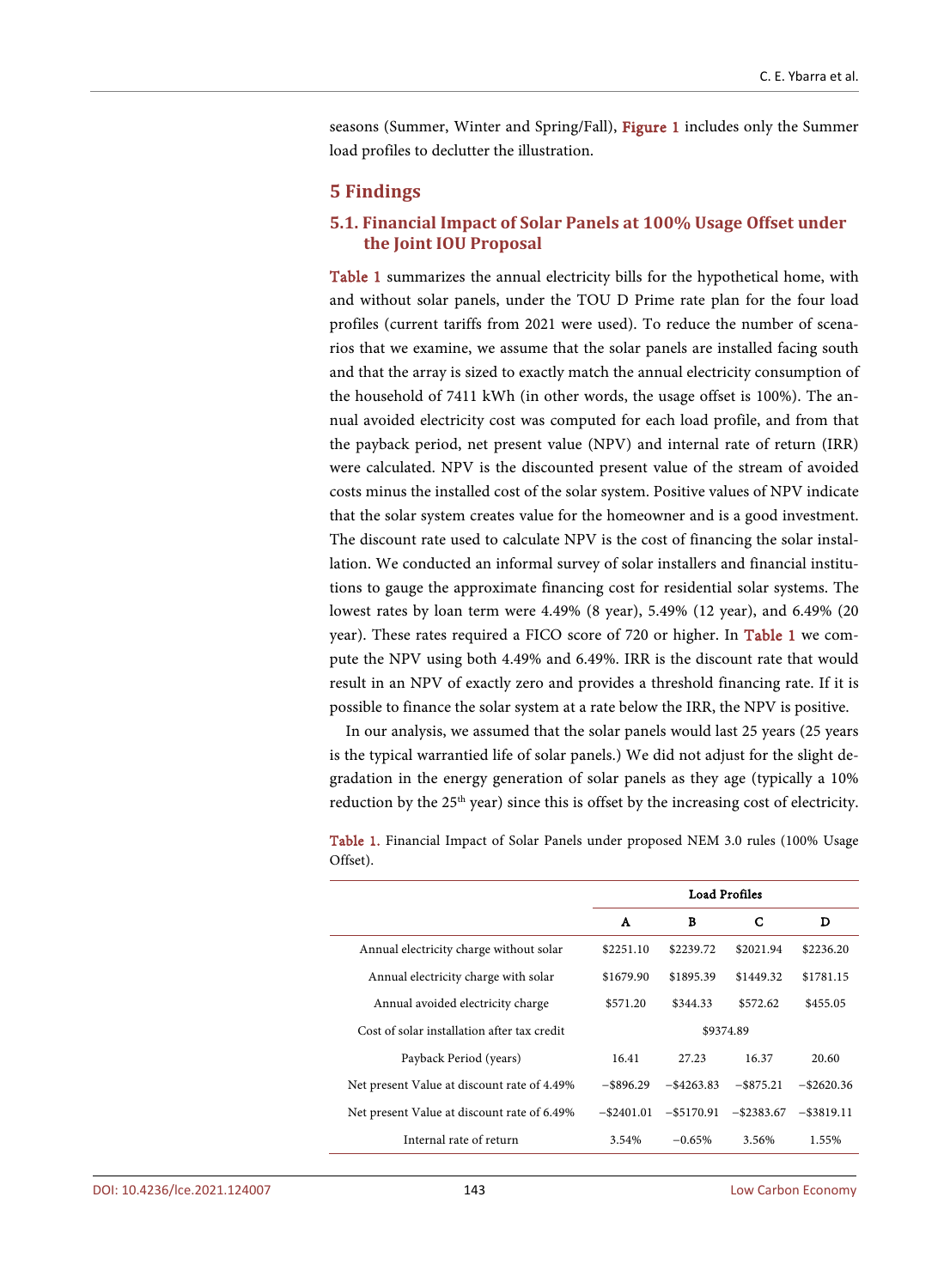[Table 1](#page-8-0) makes it obvious that it is not financially beneficial for homeowners to install solar panels with a 100% usage offset under the joint IOU proposed rules. Though the use of solar panels reduces the annual electricity charges for the customer, the NPV is negative under all load profiles.

#### **5.2. Determining the Ideal Usage Offset for Solar Panels under the Joint IOU Proposal**

In our discussion of the Joint IOU proposal for NEM 3.0 we suggested that the proposal was designed to discourage the export of excess energy to the grid. Considering this, we attempted to determine whether smaller solar panel arrays would make more financial sense compared to solar panels sized at 100% usage offset (as in [Table 1\)](#page-8-0). To be more precise, we went about determining the ideal usage offset (the percentage of the home's electricity usage that is provided by solar panels) which would maximize the NPV and the IRR for the installation.

To calculate the payback period, NPV and IRR of solar panel arrays of various sizes, we had to first estimate a model to determine solar panel array pricing. We gathered several recent quotations for residential solar panel installations from reputable local installers, and used those data to arrive at the following pricing model:

Installed cost of solar array =  $$4000 + $1909 \times$  array size (in kW DC)

Thus, a 4.541 kW DC array would cost \$12,668.80 before federal tax credit, and \$9374.89 after the federal tax credit (currently at 26%). Solar panel installations vary greatly in price, not only based on the location and array size, but also based on the roof type and pitch angle, whether the installation is on a flat roof, whether all the panels will be on one roof plane or spread over multiple planes, whether the panels will be on the  $1<sup>st</sup>$  floor roof or higher, etc. Despite this, the model we have estimated should suffice for this analysis.

We calculated the annual electricity charges, avoided costs, cost of installation, NPV and IRR for various usage offsets in 5% increments (thus 100%, 95%, 90%, 85% etc.). A 70% usage offset would correspond to a solar panel array that produces 70% of the home's annual electricity consumption. Panels I and II of [Ta](#page-10-0)[ble 2](#page-10-0) provide the usage offset that results in the maximum NPV for each of the four load profiles assuming a cost of financing of 4.49% and 6.49%, respectively. Panel III provides the usage offset for each load profile that maximizes IRR.

[Table 2](#page-10-0) indicates that for load profile B solar panels are a poor investment even when sized optimally at only a 20% load offset. Although NPV is positive at a low financing cost of 4.49%, the NPV is a meager \$52.21. For load profile D the ideally sized solar array produces a small positive NPV of \$417.22 at our lowest assumed discount rate of 4.49%, but a negative NPV at 6.49%. For load profiles A and C (the two load profiles where people are home during the peak sunlight hours) the ideally sized solar panel array generates 40% or 45% of the home's annual electricity usage, depending on the discount rate. But the NPVs are small, ranging from \$222.74 to \$1666.35, which most homeowners will find insufficient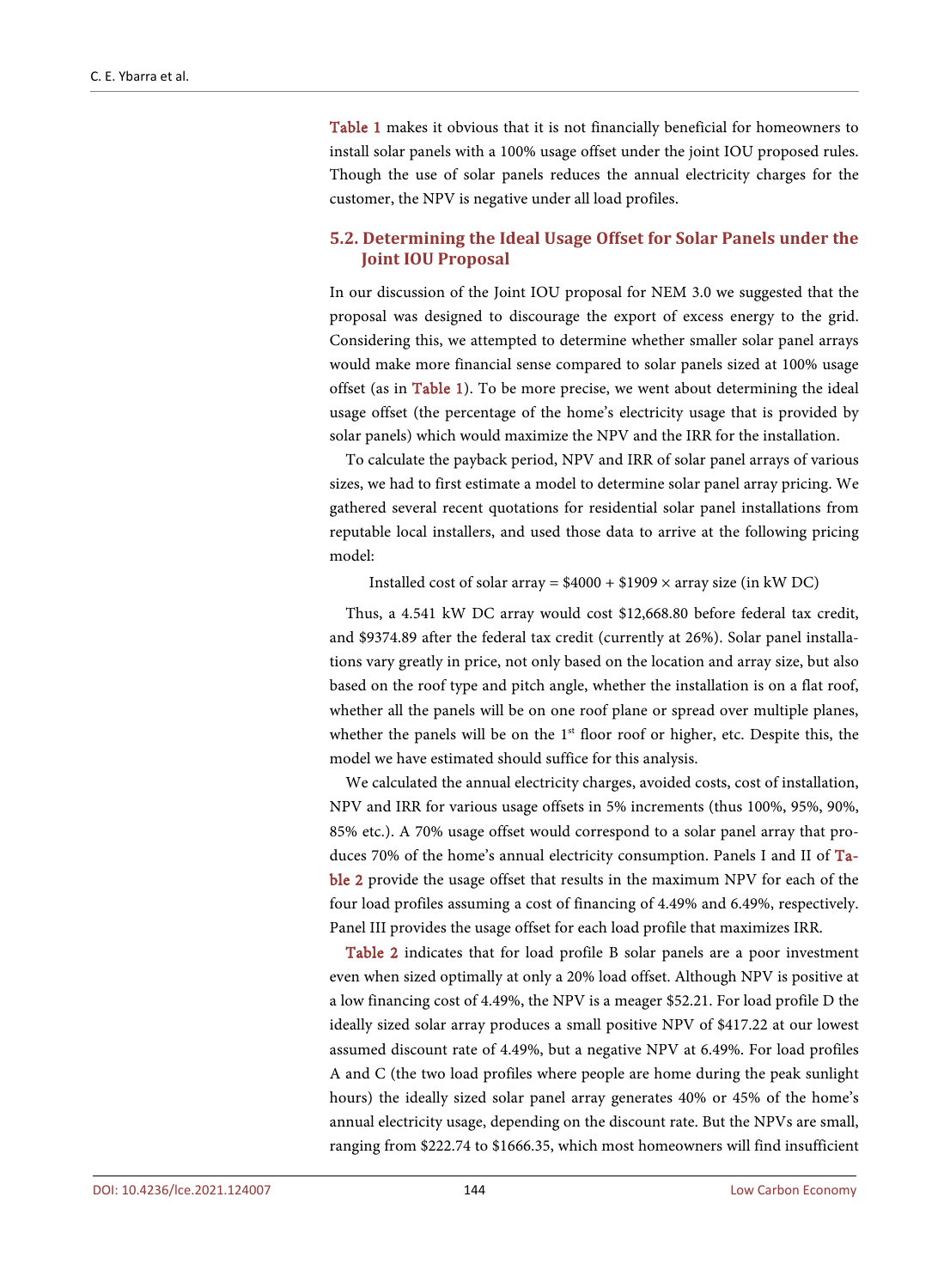<span id="page-10-0"></span>

|                                    | <b>Load Profiles</b> |              |           |              |
|------------------------------------|----------------------|--------------|-----------|--------------|
|                                    | A                    | B            | C         | D            |
| Panel I: Discount rate $= 4.49%$   |                      |              |           |              |
| Usage Offset                       | 45%                  | 20%          | 45%       | 30%          |
| Net Present Value                  | \$1491.94            | \$52.21      | \$1666.35 | \$417.22     |
| Panel II: Discount rate $= 6.49\%$ |                      |              |           |              |
| Usage Offset                       | 40%                  | 20%          | 40%       | 25%          |
| Net Present Value                  | \$222.74             | $-$ \$710.07 | \$333.77  | $-$ \$516.66 |
| Panel III: Maximum IRR             |                      |              |           |              |
| Usage Offset                       | 40%                  | 20%          | 40%       | 30%          |
| <b>IRR</b>                         | 6.92%                | 4.61%        | 7.13%     | 5.30%        |

Table 2. Ideal Usage Offset for Solar Panels under proposed NEM 3.0 rules.

to justify a solar installation. Compare these NPVs with the numbers reported by [Nyer, Broughton,](#page-15-1) & Ybarra (2019) of approximately \$16,000 (for an NEM 1.0 installation of comparable size), or Nyer, Ybarra, [& Broughton \(2019\)](#page-15-6) of approximately \$6000 (for a NEM 2.0 installation of comparable size.) The bottom-line conclusion is that most homeowners will find going solar under the proposed NEM 3.0 rules to be financially unattractive.

#### **5.3. Financial Impact of Solar Panels and Battery Storage under the Joint IOU Proposal**

As we discussed earlier, the Joint IOU proposal is designed to encourage the installation of battery storage coupled with solar panels. In this section we examine the financial impact of installing solar panels and battery storage. As we did for solar panels, we estimated a model to price battery storage. We obtained several quotations from reputable, local installers for several brands of battery storage systems of various capacities. We arrived at the following model:

Battery Storage Installed Price =  $$4500 + $473.12 \times$  Usable Battery Capacity (in kW)

Thus, a battery storage system with 9.3 kW of usable capacity (corresponding to the LG Chem RESU10H system) would cost \$8900 before federal tax credits, and \$6586 after the tax credits (26% currently). While there is substantial variability in the price of batteries from one installer to the next, the above model will be adequate for our analyses.

In section 5.2 we established that the customer maximized his NPV and IRR at offset levels substantially lower than 100%. Therefore, to determine the financial impact of installing both solar panels and batteries, we chose to analyze many scenarios where we simultaneously varied both the solar panel array size as well as the battery storage capacity. We used the LG Chem RESU10H as our baseline battery model and then scaled its capacity and price in 10% increments in both directions (100%, 90%, 110% etc.,) until we were able to find the solar panel array size and battery size combination that maximized NPV and IRR for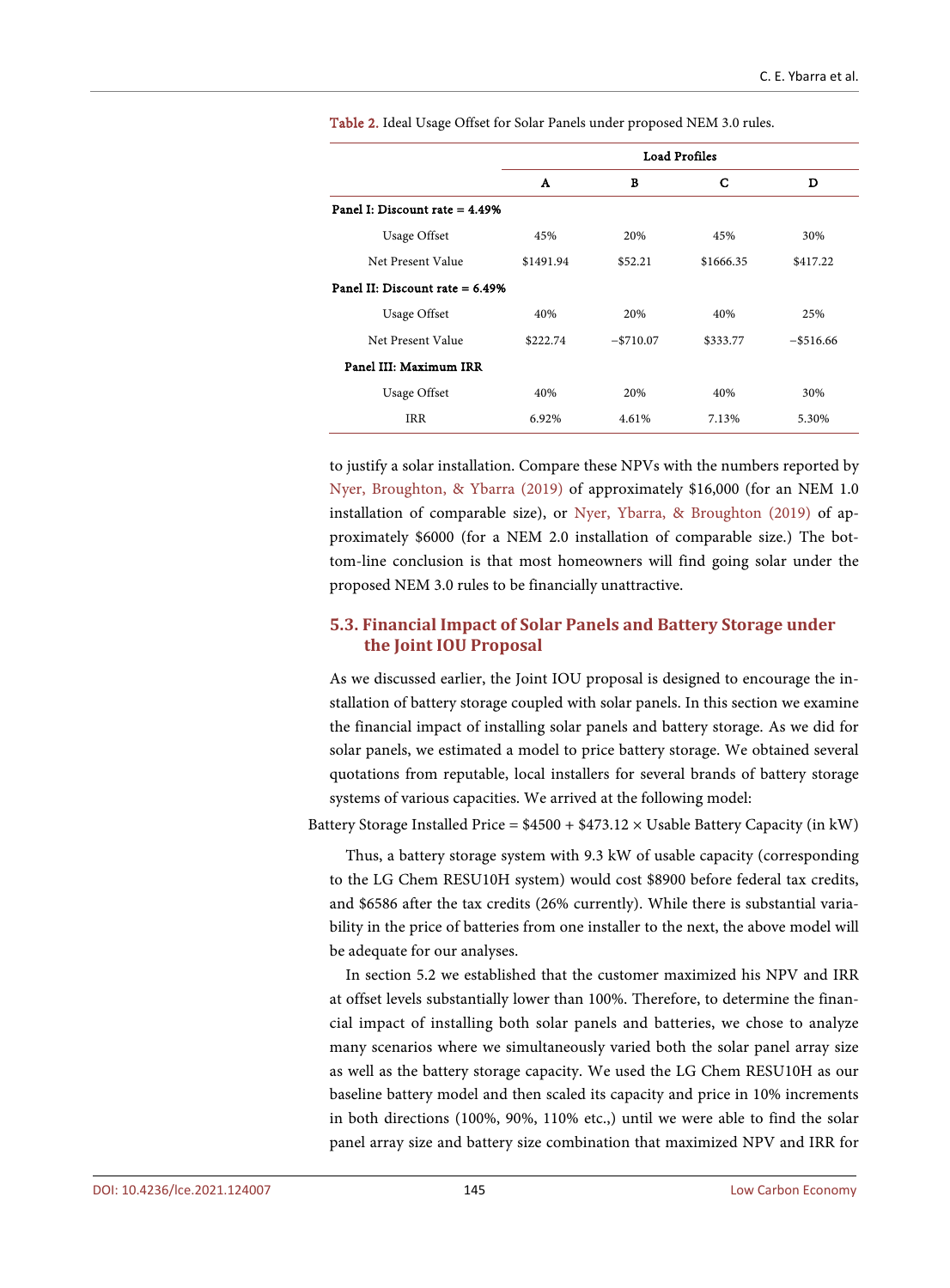each load profile.

Even the best storage batteries available currently have a short performance warranty. As an example, the LG battery is warrantied to retain at least 60% of its usable capacity of 9.3 kW for either 10 years or until an energy throughput of 22.4 MWh has occurred. If this battery is charged fully and discharged completely every day, then in the first year of use the battery would have experienced an energy throughput of 3395 kWh (9.3  $\times$  365). At this rate the battery would reach its warrantied throughput limit in 6.6 years (22,400/3395). Thus, in many scenarios, the warranty period will be less than 10 years. To account for this, we kept track of the energy throughput, and reduced the battery's capacity linearly from 100% to 60% over the warrantied life. We estimated that the actual end-oflife happened when the battery was twice as old as its warrantied life, and for the years past the warrantied life, the battery's capacity was reduced linearly from 60% to 0%. After the battery reached end-of-life, the solar panel array would continue to operate until the end of it's warrantied life in year 25.

[Table 3](#page-11-0) summarizes the ideal usage offset level for solar panels, and the ideal battery size for each load profile for each of the two assumed discount rates. The corresponding NPVs and IRRs are also shown. Comparing Tables II and III, we see that adding battery storage causes the IRRs for two load profiles to increase (profiles B & D) while two profiles experience a reduction in IRR (profiles A & C). Examining Figure I we see that profiles A and C are the ones with substantial daytime energy usage (people working from home) where a substantial percentage of the energy produced by the solar panels is used right away without the need for storage. Three of the four NPVs in [Table 3](#page-11-0) decline compared to [Table](#page-10-0)  [2](#page-10-0) for profiles A and C, suggesting that for homes with these load profiles adding battery storage does not make financial sense. From Figure I we see that homes with load profile B (and profile D which while not included in [Figure 1](#page-7-0) has a

<span id="page-11-0"></span>Table 3. Financial Impact of Solar Panels and Battery Storage under proposed NEM 3.0 rules.

| Discount Rate $= 4.49%$            | <b>Load Profiles</b> |                    |               |                    |
|------------------------------------|----------------------|--------------------|---------------|--------------------|
|                                    | A                    | в                  | C             | D                  |
| Ideal Usage Offset of Solar Panels | 80%                  | 60%                | 65%           | 60%                |
| Ideal Usable Battery Capacity (kW) | $13.95 \text{ kW}$   | $13.02 \text{ kW}$ | 9.30 kW       | $11.16 \text{ kW}$ |
| Net Present Value                  | \$1549.48            | \$1729.39          | $-$ \$32.15   | \$1552.08          |
| <b>IRR</b>                         | 5.45%                | 5.62%              | 4.47%         | 5.56%              |
| Discount Rate $= 6.49%$            | <b>Load Profiles</b> |                    |               |                    |
|                                    | A                    | B                  | C             | D                  |
| Ideal Usage Offset of Solar Panels | 75%                  | 55%                | 55%           | 55%                |
| Ideal Usable Battery Capacity (kW) | $11.16 \text{ kW}$   | $11.16 \text{ kW}$ | 4.65 kW       | 9.30 kW            |
| Net Present Value                  | $-$ \$1289.72        | $-$ \$1090.79      | $-$ \$2182.25 | $-$1111.39$        |
| <b>IRR</b>                         | 5.45%                | 5.61%              | 4.17%         | 5.54%              |

DOI[: 10.4236/lce.2021.124007](https://doi.org/10.4236/lce.2021.124007) 146 Low Carbon Economy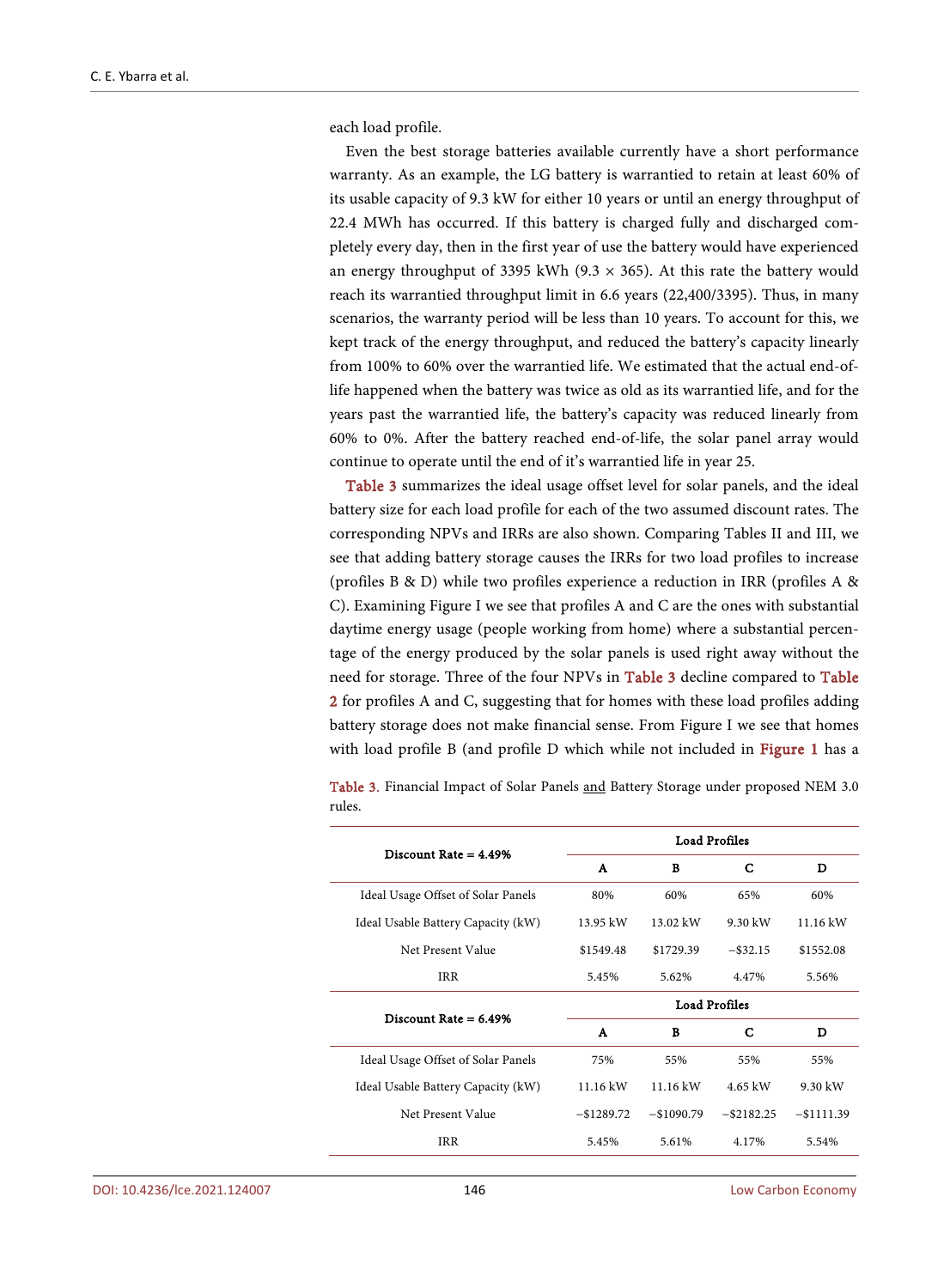similar pattern as load profile B) use very little energy during the peak sunlight hours, but instead use a lot of energy in the evening. These homes may benefit from using battery storage, though as [Table 3](#page-11-0) indicates, even under these bestcase scenarios, the NPV is positive only for discount rates below 4.61% (profile B) and 5.3% (profile D). Thus most homeowners are unlikely to find solar and battery storage an attractive investment. An important thing to add is that homeowners and installers are unlikely to have the information and the knowledge to design systems that optimize the usage offset size of the solar array, and the battery size based on the load profile of each customer. Thus, the NPVs and IRRs in real-life are likely to be lower.

#### **5.4. Will a Lower Depth of Discharge Improve the Financials?**

A battery is said to undergo 100% depth of discharge (DoD) when it is charged to its full capacity and then discharged completely. As we discussed earlier, fully charging and discharging batteries will shorten the warrantied life since the throughput limits will be reached earlier. We examined if lowering the DoD to 80% will improve the financials. While lowering the DoD helped extend the life of the battery, it did not improve the financials for any of the load profiles. In the interest of brevity, we are not reporting the details here.

## **6. Does Going Off-Grid Make Sense?**

California has among the lowest electricity usage per household, but among the highest electricity rates (see [Ybarra, Broughton,](#page-15-2) and Nyer, 2021 for details), and these trends are likely to continue. This is encouraging more California homeowners to go solar. Yet, the Joint IOU proposal, with its strict and limited net metering program and large additional monthly fees, will cause many homeowners to consider whether they would be better off going completely off-grid for their electricity needs. In this section we will estimate the financial implications for the average customer going off-grid.

When going off-grid, the solar and battery system should be sized to not only provide and store the electricity demand for a full day, but also for a few additional days in case there are a few cloudy days in a row. We assume that the customer is unwilling to compromise on his electricity usage.

#### **6.1. Data**

It is important to understand that by going completely off-grid, the homeowner will be avoiding the annual electricity charges which, as the first row in [Table 1](#page-8-0) indicates, are about \$2251.10 (the maximum across all load profiles) for this average home. At a discount rate of 5%, the NPV of this avoided cost for 25 years (the warrantied life of solar panels) is approximately \$30,216. If we assume that electricity rates will increase by 3% each year, then the NPV of this avoided electricity cost increases to \$40,917. This establishes the upper limit for the cost of the solar plus battery system that the homeowner can install and make the in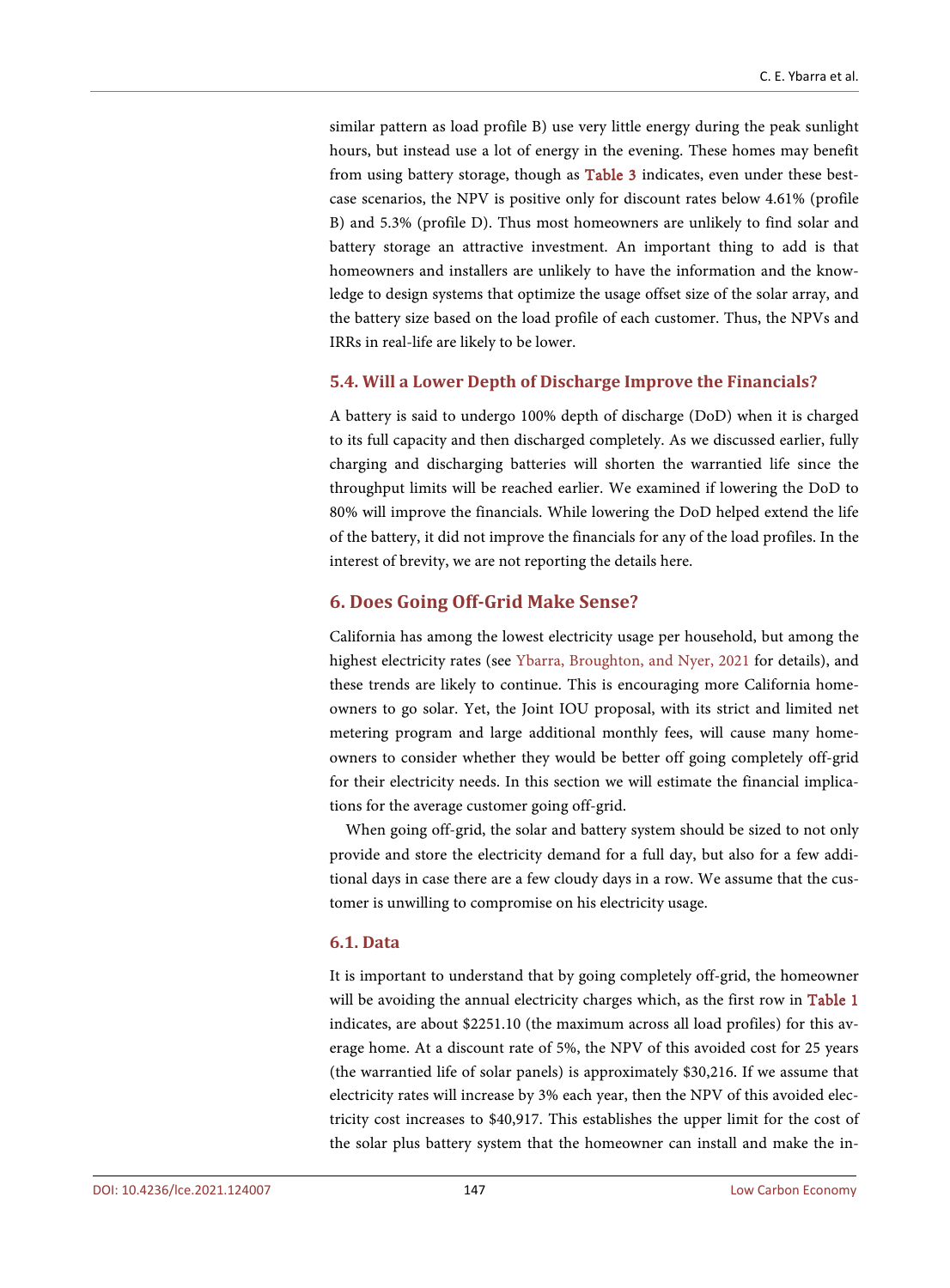vestment financially worthwhile. As before, we used data from PVWatts and SCE to calculate the solar generation and the energy use of the average home (discussed earlier) that consumes 7411 kWh of electrical energy each year. We designed a solar panel array that when installed facing due south at a roof tilt angle of 20 degrees would produce exactly 7411 kWh annually (for a usage offset of 100%.) We then calculated the number of days when there would be a shortfall in energy generated by the solar panels, and what the shortfall would be for varying periods ranging from one day to 21 days. What this means is that for every day of the year we calculated the shortfall (if any) for that day, the combined shortfall (if any) for that day and the previous day, the combined shortfall for that day and the previous two days, and so on until we calculated the deficit for 21 days. The maximum of these 21 numbers (which we refer to as maximum energy deficit) was established for each day of the year. We then scaled the solar panel array size upwards in multiples of 20% (usage offset 100%, 120%, 140% etc.) while noting the shortfall data mentioned previously. The amount of energy to be supplied by the battery was computed for each day of the year by adding the day's energy demand and the maximum energy deficit for that day.

#### **6.2. Findings**

[Table 4](#page-14-0) indicates that as the solar panel array size increases (represented by the solar usage offset), the number of days with energy deficit and the battery storage needed decrease. At a usage offset of 220% the battery storage needed to service the home for the 10 - 12 year life of the battery required a capacity of 84 kWh. This accounts for the 95% round trip efficiency of typical batteries and the degradation in the capacity over the 10 - 12 year life of the battery. Even with bulk discounts, the installed cost of such an off-grid system (solar panels and battery storage) is expected to be upwards of \$54,000 after the federal tax credit. This is more than the NPV of the avoided electricity costs which we established in the previous section. The \$54,000 initial cost of going off-grid does not include the recurring expenditure of replacing the batteries every 10 - 12 years (battery management systems cannot work with combinations of old and new batteries.)

If the homeowner is willing to use a small, inexpensive gasoline generator to charge the battery when the battery is close to being depleted then the system can function with a smaller battery[. Table 4](#page-14-0) (last column) shows that as the solar panel array size increases the number of days in the year when the battery needs be charged with a gasoline generator decreases. We assume that on any day when the battery is expected to have a shortfall of 8 kWh (or more), the battery will be charged with 16 kWh of energy using a gasoline generator. For a solar panel array sized at 220% usage offset, the homeowner will have to charge the battery using a gasoline generator on six days in a year (running a 2 kW gasoline generator for approximately 8 hours on each of these six days.) If this is done, the battery size needed to adequately service the home for 10 - 12 years becomes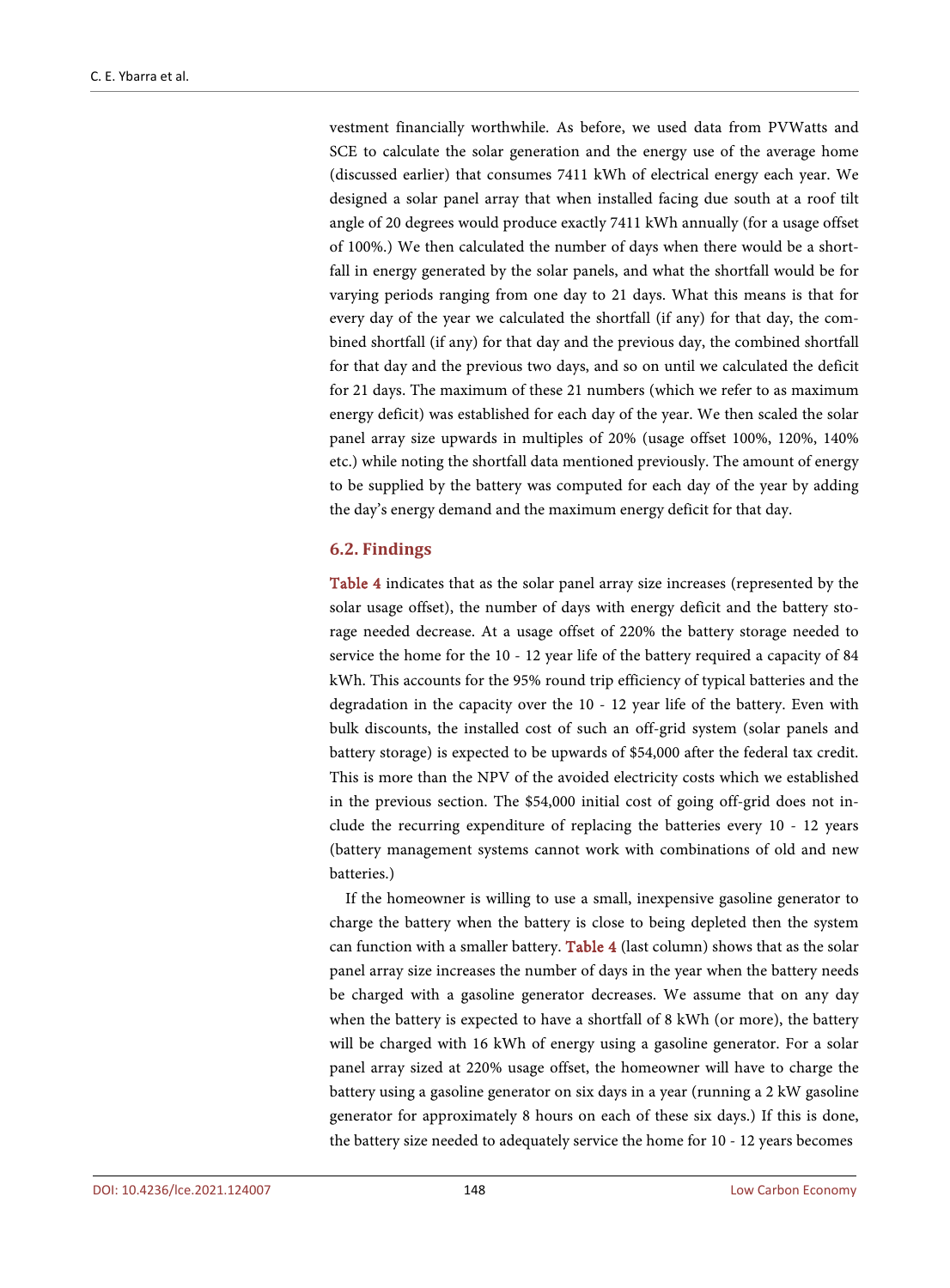| Solar Usage Offset panels produce | Number of days<br>when solar<br>less than the<br>energy used | Maximum<br>consecutive days<br>with energy deficit<br>from solar panels | Battery capacity<br>needed for 10 - 12<br>year life without<br>using gas | Number of days<br>when gasoline<br>generator is<br>needed (towards<br>generator in kWh end of battery life) |
|-----------------------------------|--------------------------------------------------------------|-------------------------------------------------------------------------|--------------------------------------------------------------------------|-------------------------------------------------------------------------------------------------------------|
| 120%                              | 111                                                          | 9                                                                       | 180                                                                      | 46                                                                                                          |
| 140%                              | 55                                                           | 5                                                                       | 133                                                                      | 22                                                                                                          |
| 160%                              | 47                                                           | $\overline{4}$                                                          | 120                                                                      | 18                                                                                                          |
| 180%                              | 39                                                           | $\overline{4}$                                                          | 106                                                                      | 15                                                                                                          |
| 200%                              | 29                                                           | 3                                                                       | 92                                                                       | 11                                                                                                          |
| 220%                              | 26                                                           | 3                                                                       | 84                                                                       | 6                                                                                                           |
| 240%                              | 23                                                           | 3                                                                       | 83                                                                       | 5                                                                                                           |
| 260%                              | 19                                                           | $\overline{c}$                                                          | 82                                                                       | $\overline{4}$                                                                                              |
| 280%                              | 15                                                           | $\overline{2}$                                                          | 81                                                                       | 3                                                                                                           |
| 300%                              | 14                                                           | 2                                                                       | 79                                                                       | 3                                                                                                           |

<span id="page-14-0"></span>Table 4. Going off-grid with and without a supplemental gasoline generator.

62 kWh (after accounting for the 95% round trip efficiency, and the degradation in battery capacity over time) down from the 84 kWh capacity needed with no gasoline generator use. Such a system would cost about \$41,000 (after federal tax credit) which is still more than the NPV of the avoided electricity charges. Once again this is only the upfront cost and does not include the recurring cost of replacing batteries every 10 - 12 years.

Thus, going off-grid is not a financially viable option for customers who can connect to the grid and who do not wish to cut back on their electricity usage.

## **7. Conclusion**

The Joint IOU proposal may very well be a negotiation strategy on the part of the IOUs where they ask for a lot so that they can get some of what they ask for. However, if the CPUC were to adopt all the Joint IOU proposals then residential solar and battery installations in the state are likely to become economically unviable to the homeowners. Under these regulations, even with optimally sized systems, the NPV and IRR from having solar panels alone, or solar panels and battery storage, will be such that most homeowners will not give these investments a second thought. This is precisely what the IOUs want since distributed generation (which includes residential rooftop solar panels) lessens the dependence that customers have on the IOUs and threatens the bottom line of the IOUs. Adoption of the Joint IOU proposal would jeopardize the state's ambitious plans to achieve a statewide goal of carbon neutrality no later than 2045 [\(California Executive Order, 2018\)](#page-15-7).

## **Limitations and Future Research**

The analyses done in this paper look at the financial implications of installing